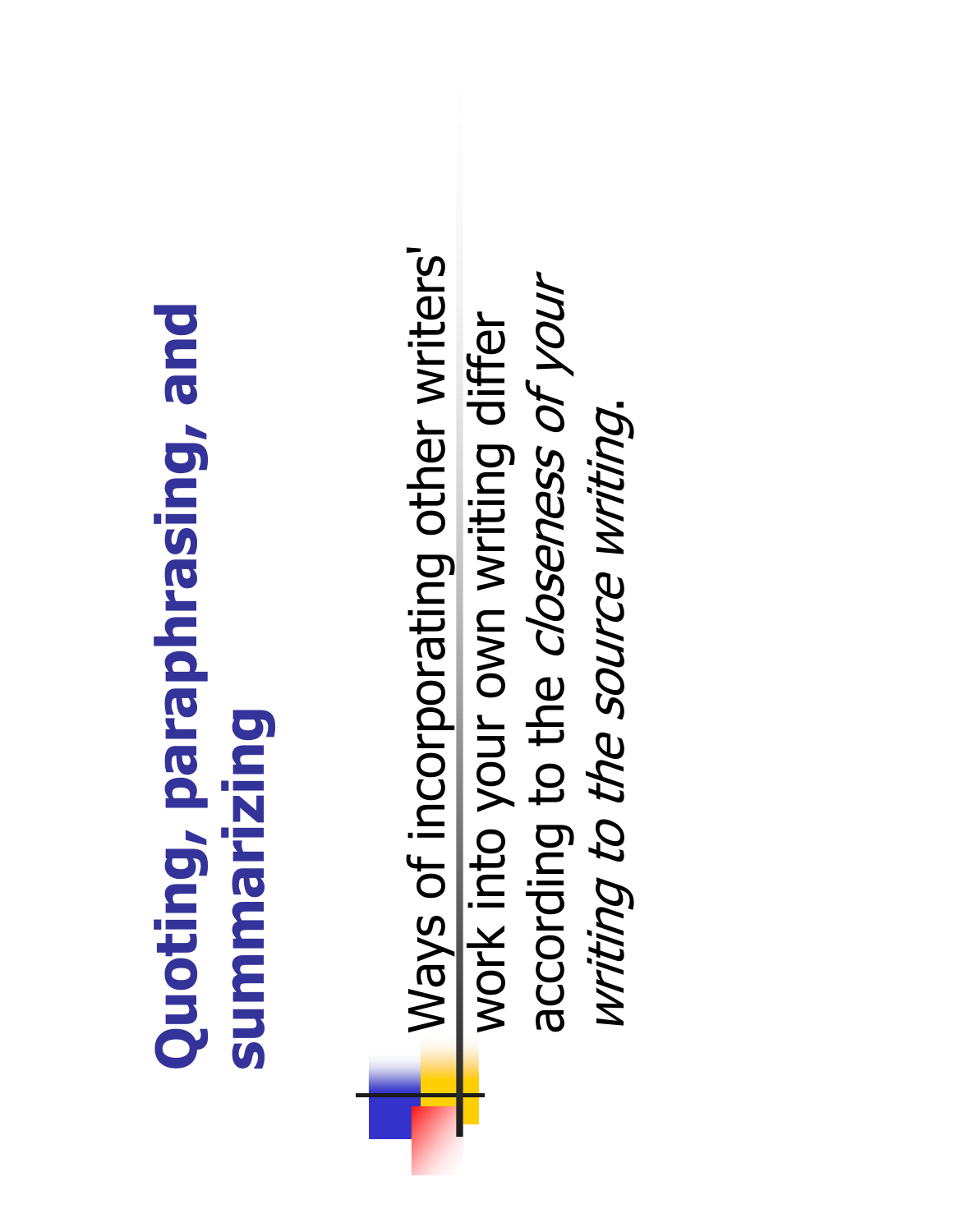## Quotations, paraphrasing & Quotations, paraphrasing & Summary

- **Coirect) Quotations must be identical to the original, using a** narrow segment of the source. They must match the source document word for word and must be attributed to the original author. narrow segment of the source. They must match the source<br>document word for word and must be attributed to the original (Direct) Quotations must be identical to the original, using a author. Г
- the original source. Paraphrased material is usually shorter than<br>the original passage, taking a somewhat broader segment of<br>the source and condensing it slightly. Paraphrasing involves putting a passage from source material<br>into your own words. A paraphrase must also be attributed to<br>the original source. Paraphrased material is usually shorter than<br>the original passage, taking a som Paraphrasing involves putting a passage from source material into your own words. A paraphrase must also be attributed to source and condensing it slightly. the: Г
- Summarizing involves putting the main idea(s) into your own<br>words, including only the main point(s). Once again, it is<br>necessary to attribute summarized ideas to the original source.<br>Summaries are significantly shorter tha **Summarizing involves putting the main idea(s) into your own**<br>words, including only the main point(s). Once again, it is<br>necessary to attribute summarized ideas to the original source.<br>Summaries are significantly shorter t П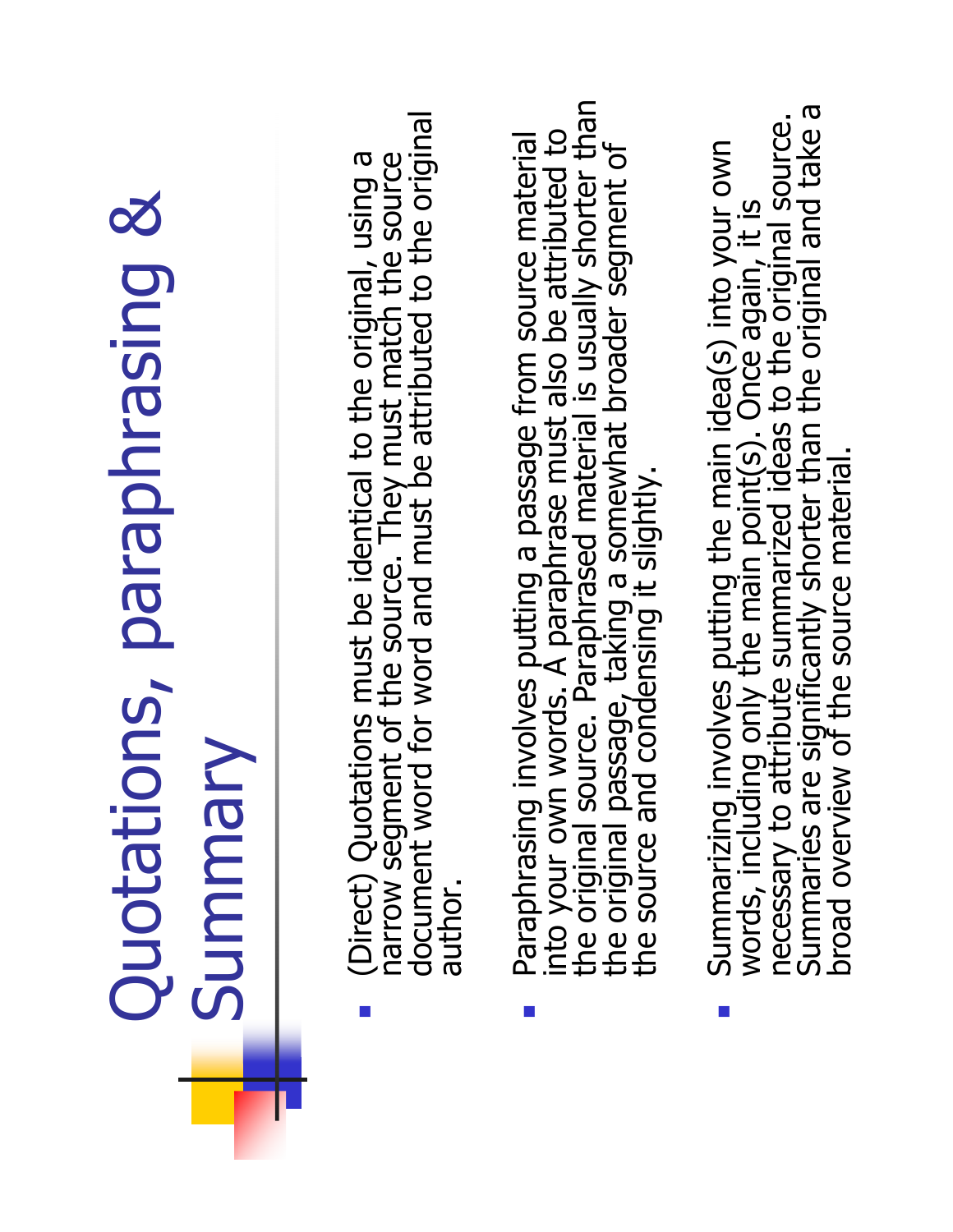### Why do we use quotations, Why do we use quotations, paraphrases, and summary **baraphrases, and summary**

- Provide support for claims or add credibility to your Provide support for claims or add credibility to your writing T.
- Refer to work that leads up to the work you are now Refer to work that leads up to the work you are now doing T.
- Give examples of several points of view on a subject Give examples of several points of view on a subject m.
- Call attention to a position that you wish to agree or disagree with Call attention to a position that you wish to agree or disagree with m.
	- Highlight a particularly striking phrase, sentence, or passage by quoting the original Highlight a particularly striking phrase, sentence, or<br>passage by quoting the original m.
- **Distance yourself from the original by quoting it in order to cue readers that the words are not your own** Distance yourself from the original by quoting it in<br>order to cue readers that the words are not your own a.
	- Expand the breadth or depth of your writing Expand the breadth or depth of your writing m.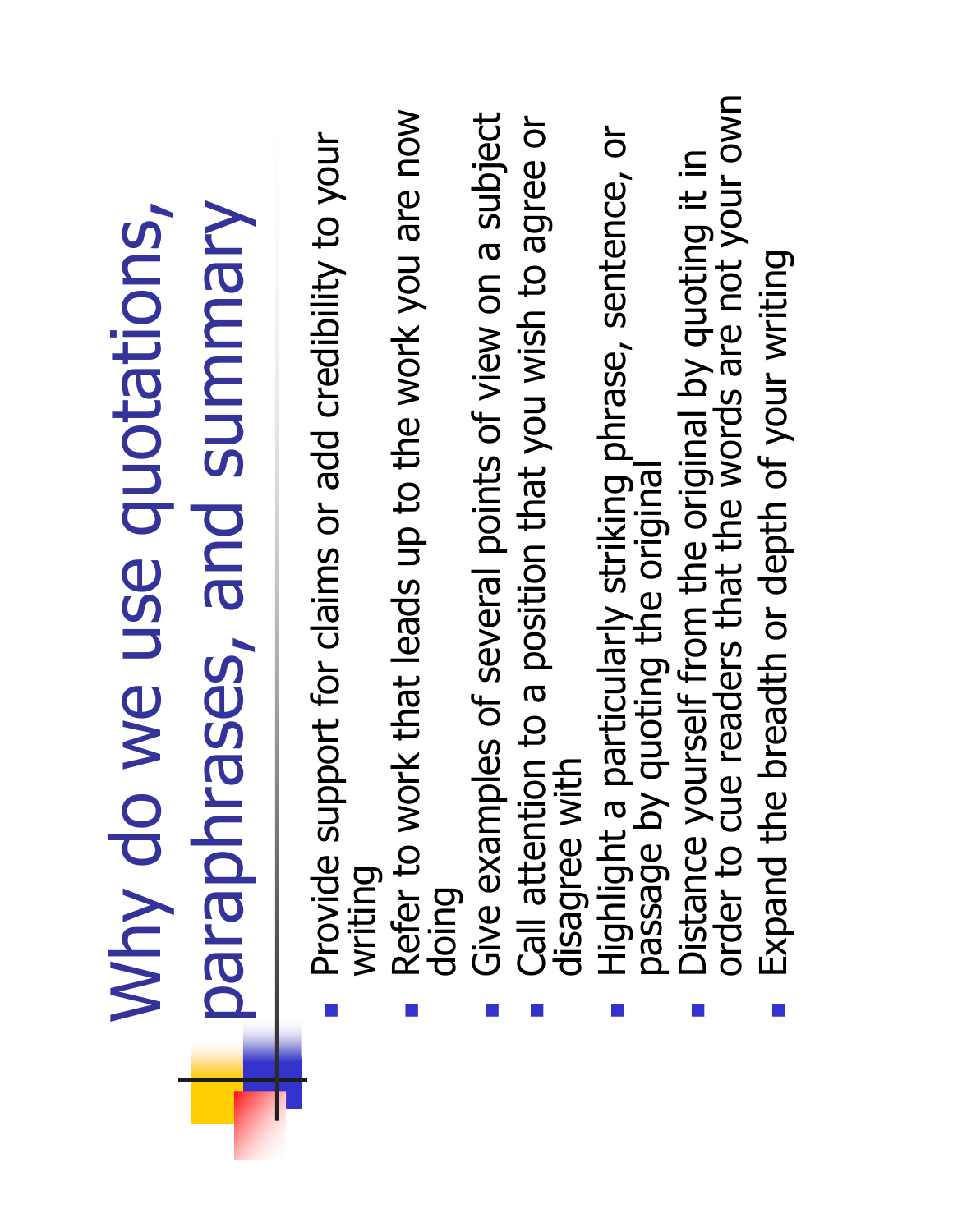### Steps in making a good Steps in making a good paraphrase

- **Read the entire text, noting the key points** Read the entire text, noting the key points and main ideas. and main ideas.  $\mathbb{R}^3$
- **Summarize in your own words what the** Summarize in your own words what the single main idea of the essay is. single main idea of the essay is. F
- Paraphrase important supporting points that Paraphrase important supporting points that come up in the essay. come up in the essay. F
- passages that you believe should be quoted passages that you believe should be quoted **Consider any words, phrases, or brief** Consider any words, phrases, or brief directly. T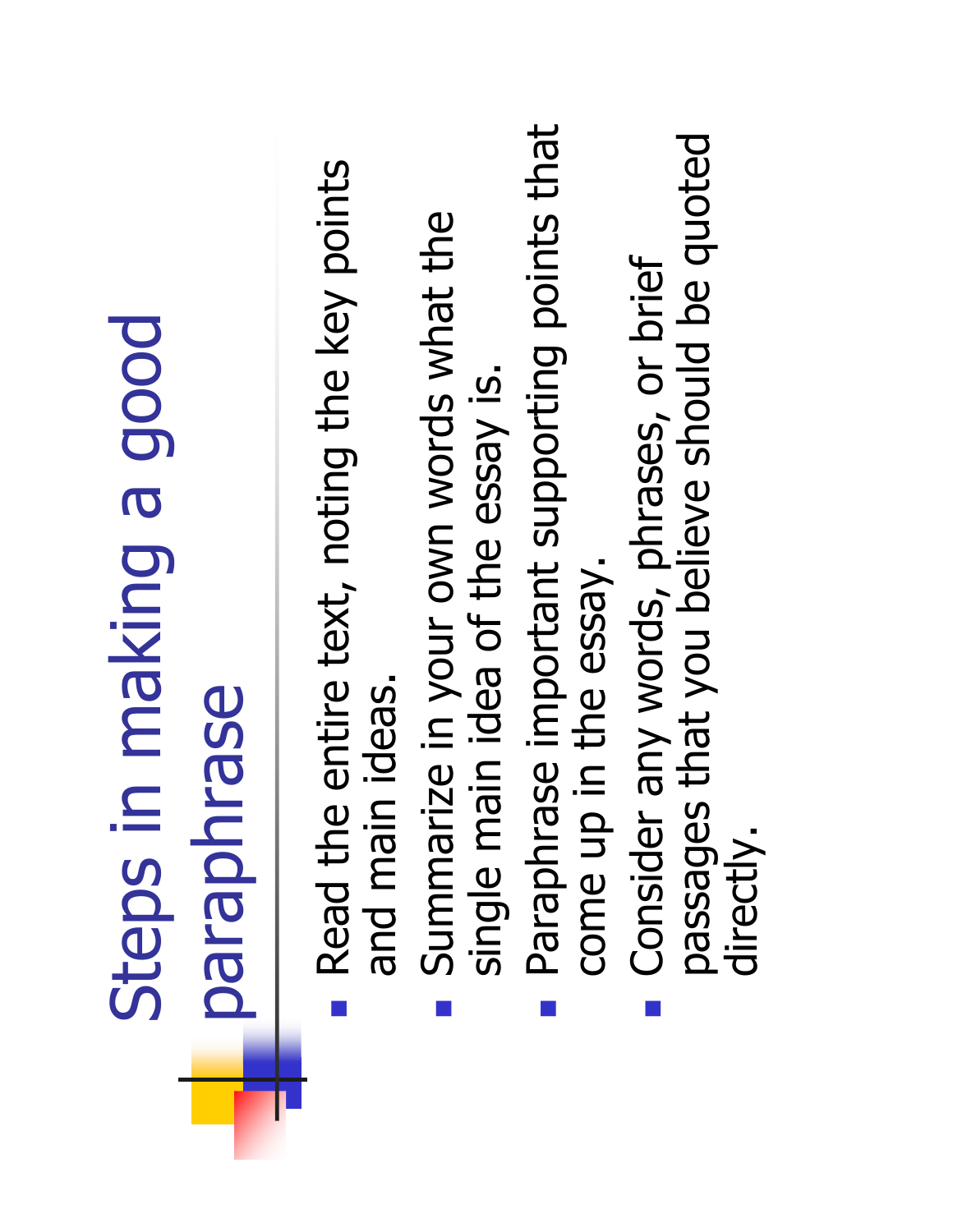Of the more than 1000 bicycling deaths each year,<br>three-fourths are school-age children. One study<br>those killed are school-age children. One study<br>concluded that wearing a bike helmet can reduce the<br>risk of head injury by head. From "Bike Helmets: Unused Lifesavers," Students frequently overuse direct quotation in The weather in Britain is so unpredictable. Consumer Reports (May 1990): 348. Consumer Reports (May 1990): 348.  $\mathbb{R}^3$ a.

The weather in Britain is so unpredictable.

Students frequently overuse direct quotation in<br>taking notes, and as a result they overuse quotations<br>in the final [research] paper. Probably only about<br>10% of your final manuscript should appear as<br>directly quoted matter.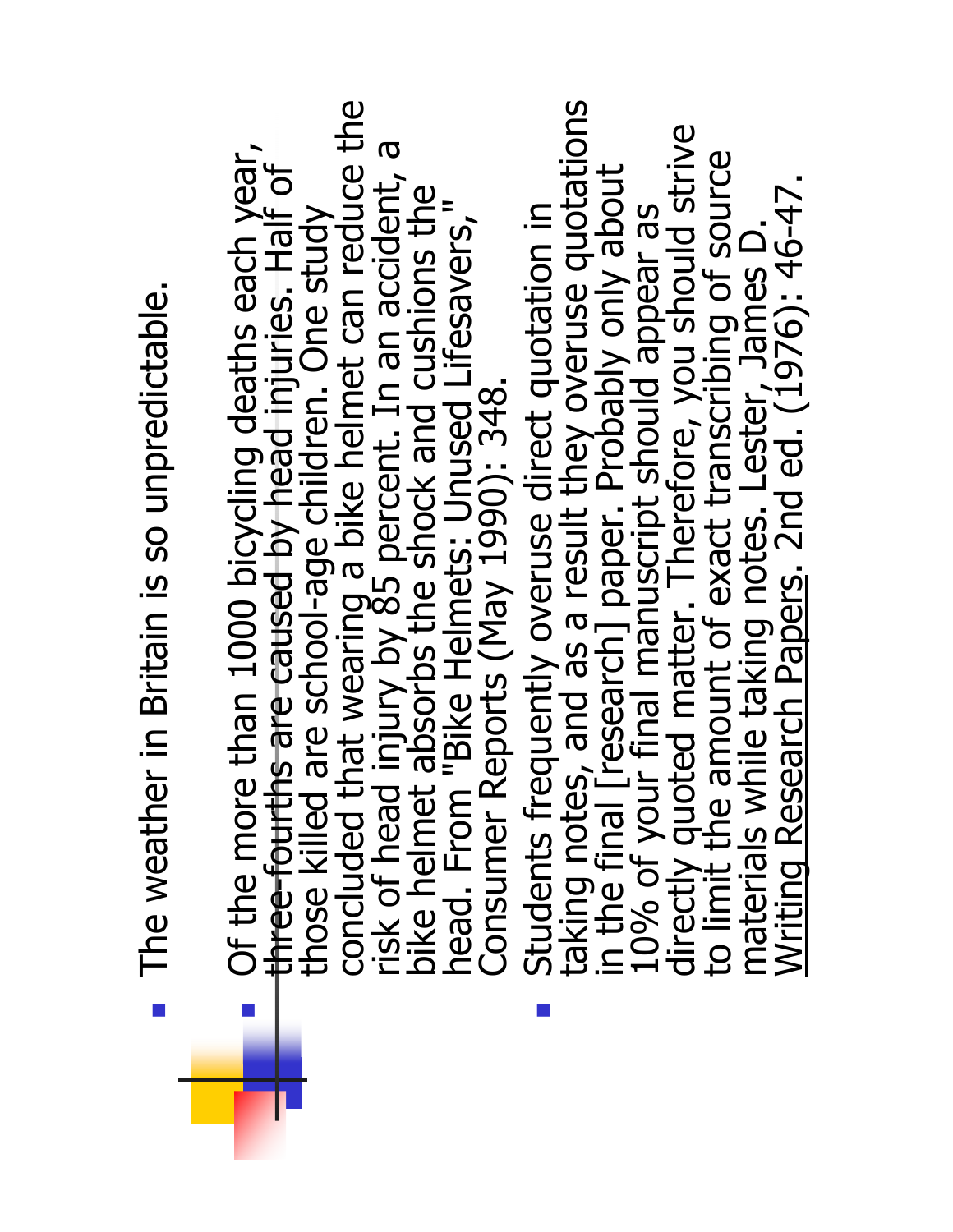| The weather in Britain is so unpredictable | The weather is unpredictable in Britain.<br>the weather is unpredictable.<br>No British people will know what the<br>Britain's weather is unpredictable<br>Unpredictable weather in Britain<br>tomorrow weather will be like.<br>In Britain |
|--------------------------------------------|---------------------------------------------------------------------------------------------------------------------------------------------------------------------------------------------------------------------------------------------|
|                                            |                                                                                                                                                                                                                                             |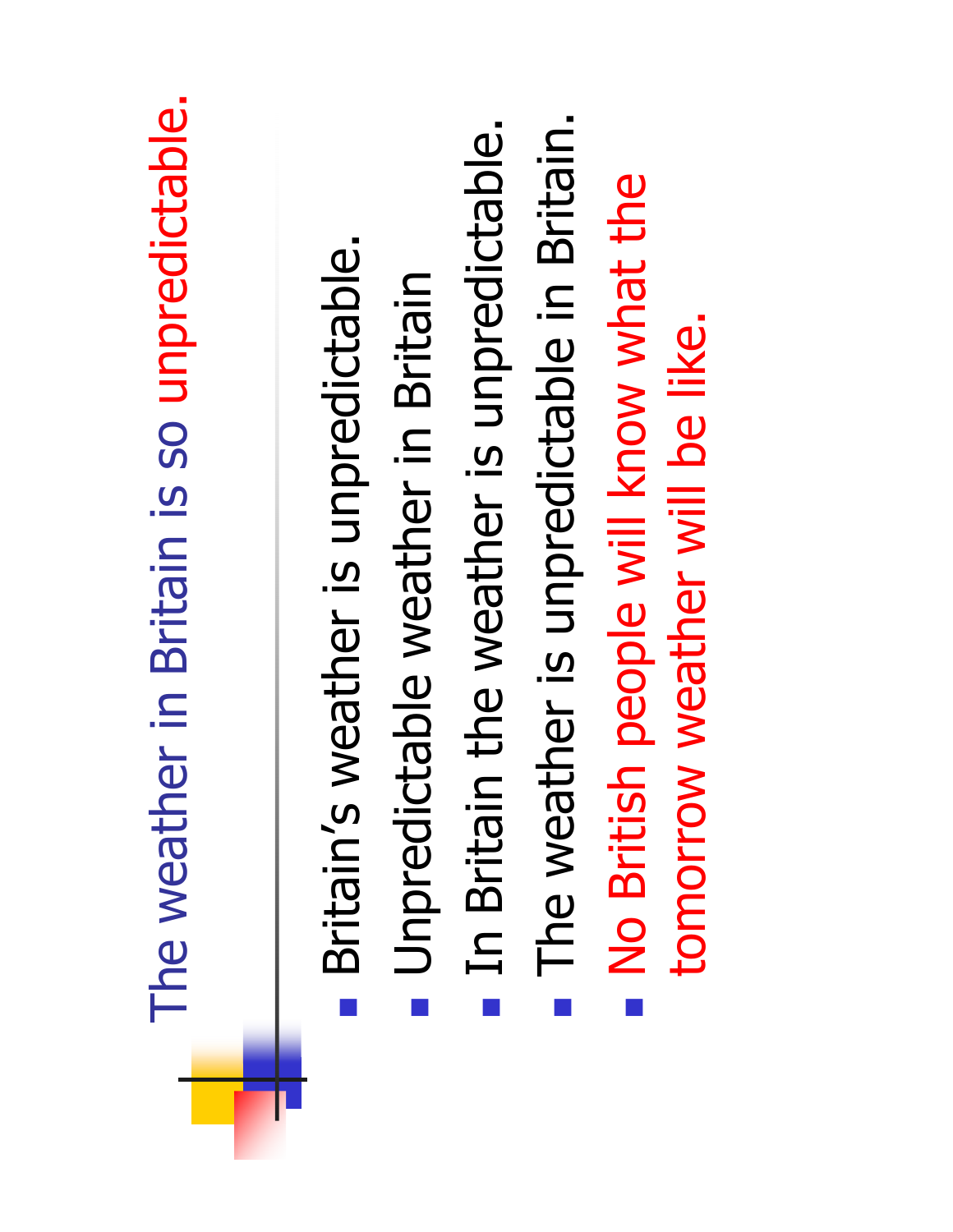### Why we need to do Why we need to do paraphrasing?

- it is better than quoting information it is better than quoting information from an undistinguished passage. from an undistinguished passage.
- it helps you control the temptation to it helps you control the temptation to quote too much. quote too much.
- grasp the full meaning of the original. grasp the full meaning of the original. successful paraphrasing helps you to successful paraphrasing helps you to the mental process required for the mental process required for **Service Service**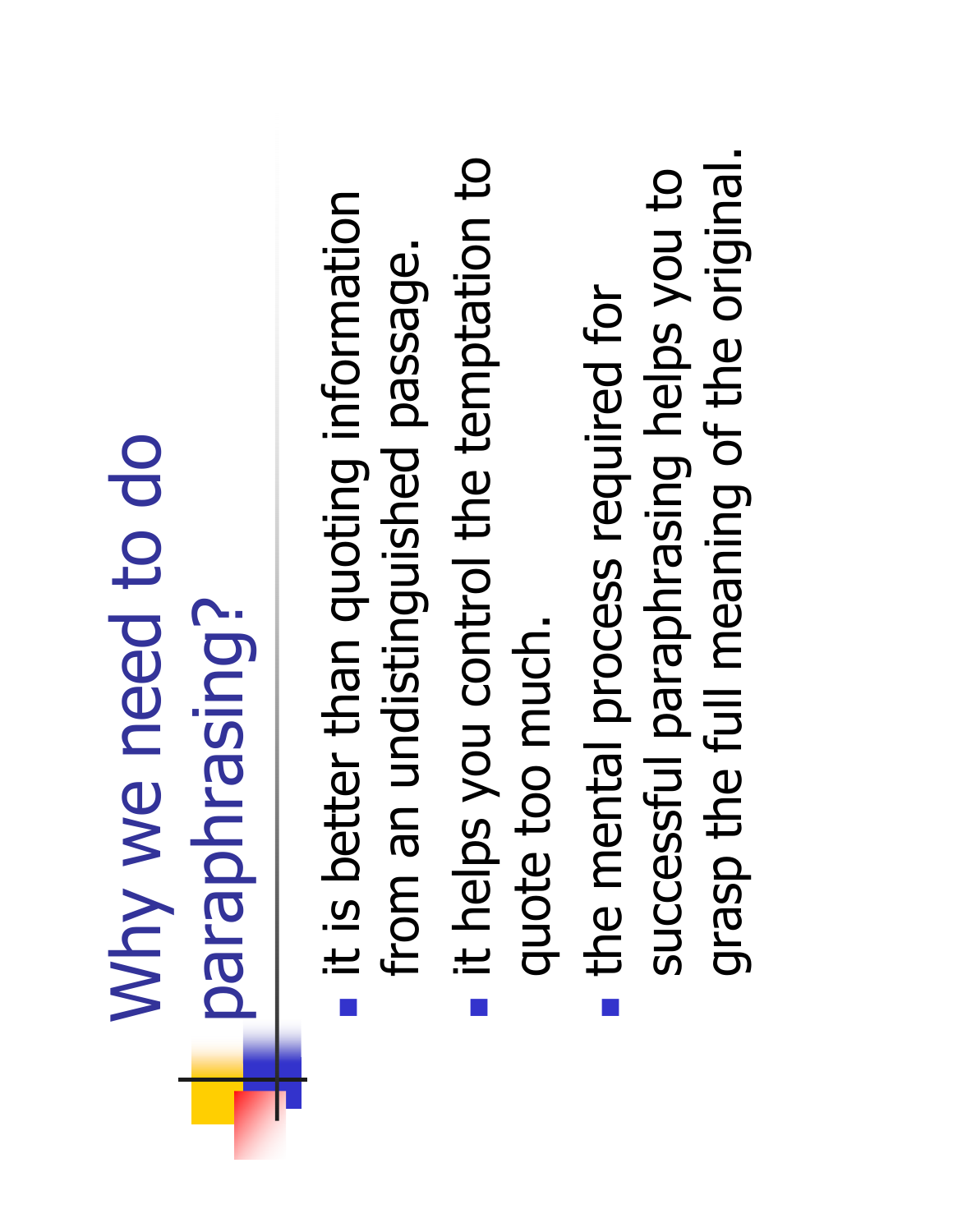# Steps in doing paraphrasing Steps in doing paraphrasing

 Reread the original passage until you understand its full Reread the original passage until you understand its full meaning.

Г

П

П

- **Set the original aside, and write your paraphrase on a note card.** Set the original aside, and write your paraphrase on a note card.
- later how you envision using this material. At the top of the note card, write a key word or phrase to indicate the subject of your paraphrase. Jot down a few words below your paraphrase to remind you<br>later how you envision using this material. At the top of the<br>note card, write a key word or phrase to indicate the subject **Jot down a few words below your paraphrase to remind you** of your paraphrase.
- **Check your rendition with the original to make sure that your version accurately expresses all the essential information in a new form.** Check your rendition with the original to make sure that your<br>version accurately expresses all the essential information in a new form.

П

- Use quotation marks to identify any unique term or phraseology you have borrowed exactly from the source. Use quotation marks to identify any unique term or<br>phraseology you have borrowed exactly from the source. П
- **Record the source (including the page) on your note card so that you can credit it easily if you decide to incorporate the** Record the source (including the page) on your note card so<br>that you can credit it easily if you decide to incorporate the material into your paper. material into your paper.

П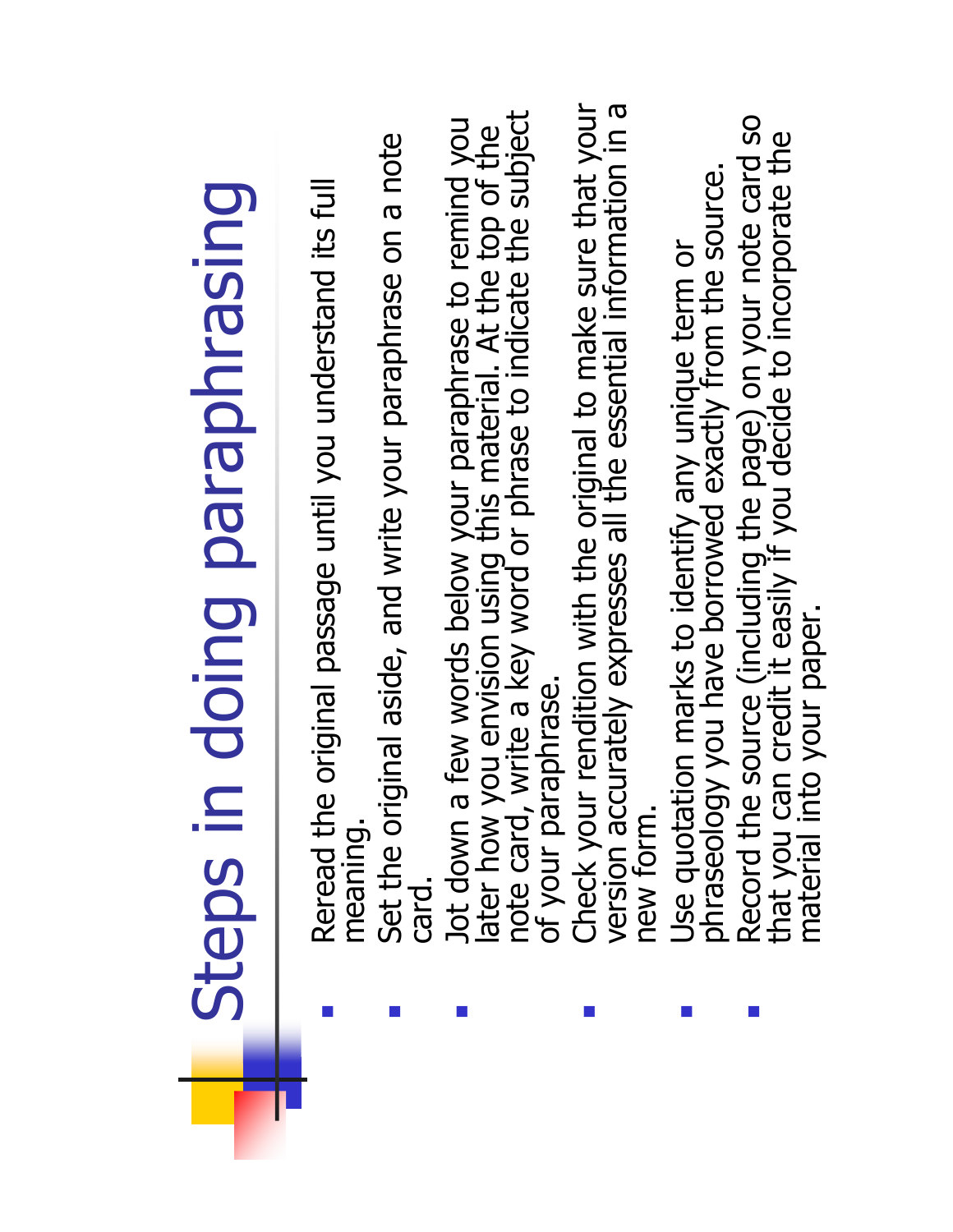# Example of good paraphrase Example of good paraphrase

Students frequently overuse direct quotation in taking<br>notes, and as a result they overuse quotations in the<br>final [research] paper. Probably only about 10% of your<br>final manuscript should appear as directly quoted<br>matter.

 $\mathbb{R}^2$ 

- Legitimate paraphrase: Legitimate paraphrase: E
- In research papers students often quote excessively,<br>failing to keep quoted material down to a desirable<br>level. Since the problem usually originates during note<br>taking, it is essential to minimize the material recorded<br>ver level. Since the problem usually originates during note<br>taking, it is essential to minimize the material recorded<br>verbatim (Lester 46-47). In research papers students often quote excessively, failing to keep quoted material down to a desirable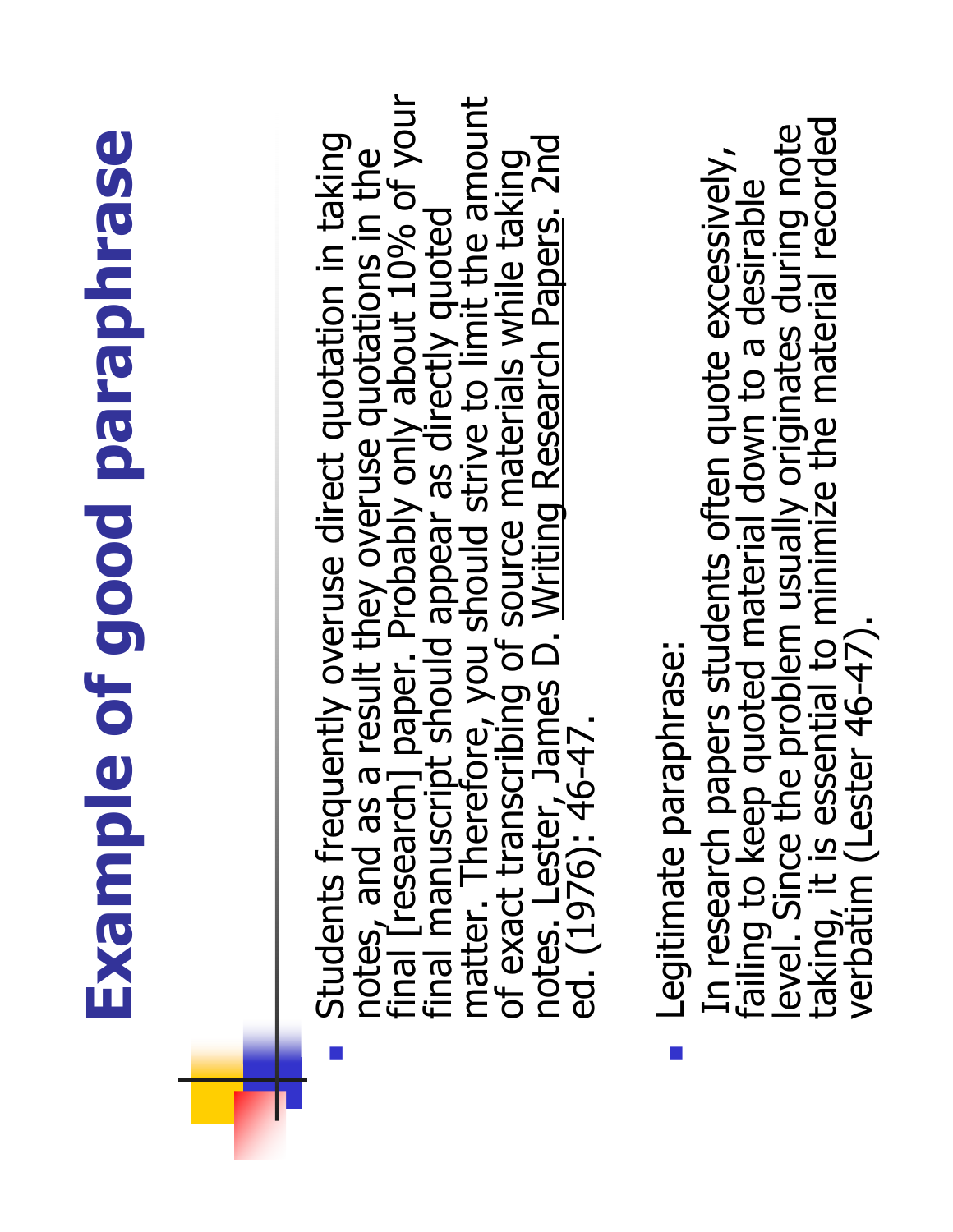#### Good and plagiarized Good and plagiarized paraphrases. paraphrases.

### egitimate paraphrase: Legitimate paraphrase:

In research papers students often quote excessively,<br>failing to keep quoted material down to a desirable<br>level. Since the problem usually originates during<br>note taking, it is essential to minimize the material<br>recorded ver

#### Plagiarized version Plagiarized version

Students often use too many direct quotations when they take<br>notes, resulting in too many of them in the final research paper.<br>In fact, probably only about 10% of the final copy should<br>consist of directly quoted material. notes, resulting in too many of them in the final research paper.<br>In fact, probably only about 10% of the final copy should<br>consist of directly quoted material. So it is important to limit the Students often use too many direct quotations when they take amount of source material copied while taking notes.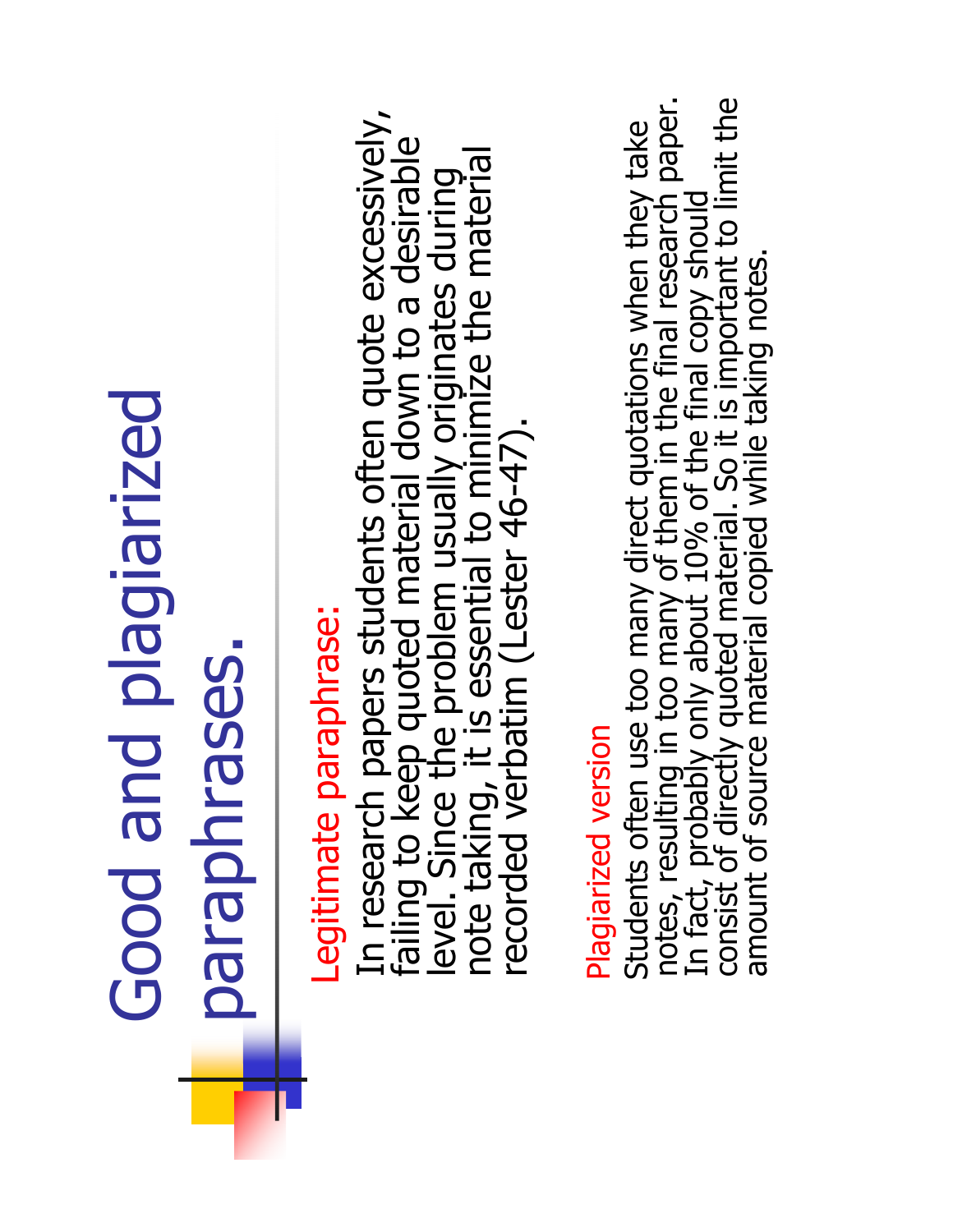significant effort in trying to master it. significant effort in trying to master it.(Reff…), not many of them have put Although people consider English an (Reff...), not many of them have put important international language important international language **Service Service**